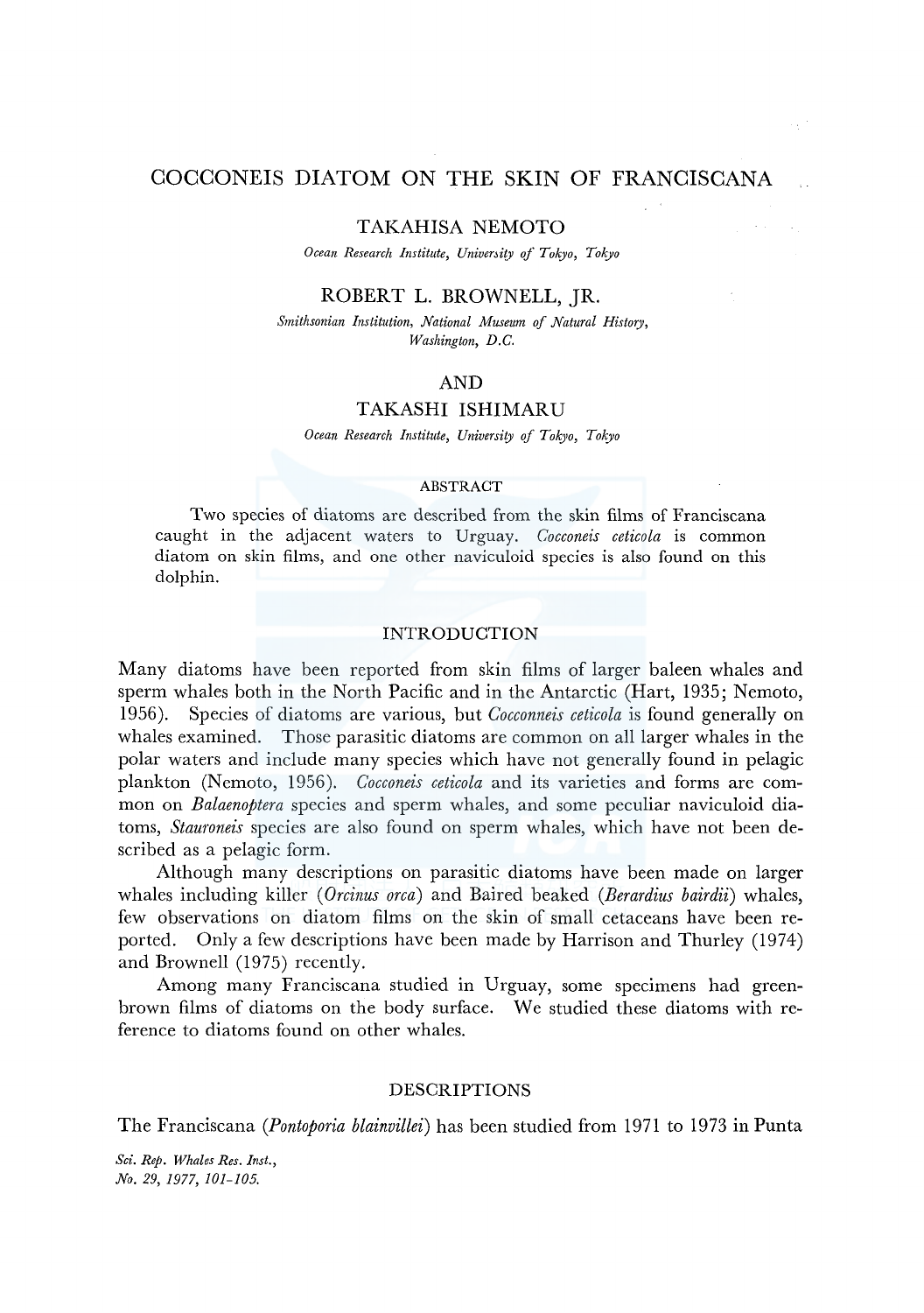del Diablo, Urguay by one of us Brownell. The progress report on the biology of those Franciscana studied is already given by Brownell (1975). Diatom films were mainly observed on the dorsal and lateral surface of the most fresh dolphins examined (Brownell, 1975). This observation suggests that more Franciscana may have had diatom films on the skin surface if they were examined in more fresh and un-rubbed conditon. The catch of those dolphins is done by gillnets by fishermen (Brownell, 1975), which possibly have removed diatom films with epidermis of the skin of dolphins.

| Field<br>No. | <b>Sex</b> | Body length<br>$\rm (cm)$ | Weight<br>(kg) | Date caught   | Remarks                                                                                                                                                                                                                                                 |
|--------------|------------|---------------------------|----------------|---------------|---------------------------------------------------------------------------------------------------------------------------------------------------------------------------------------------------------------------------------------------------------|
| 717          | M          | 119                       | 19.5           | 9 Aug. 1971   | Diatom film collected from left side<br>of dorsal fin.                                                                                                                                                                                                  |
| 721          | F          | 104                       | 16.4           | 11 Aug. 1971  | Diatom film collected.                                                                                                                                                                                                                                  |
| 753          | м          | 131                       |                | 25 Aug. 1972  | Diatoms present on dorsal side and<br>lateral tail stock, flippers and side of<br>head. Sample collected from tail stock.                                                                                                                               |
| 762          | м          | 110                       | 19.0           | 13 Sept. 1972 | Diatom film around base of dorsal fin.                                                                                                                                                                                                                  |
| 771          | м          | 111                       |                | 24 Sept. 1972 | Diatom film present.                                                                                                                                                                                                                                    |
| 774          | М          | 115                       |                | 25 Sept. 1972 | Diatom film covering all of the animal-<br>areas of heaviest concentration were<br>around the gape and tail stock-areas<br>of next heaviest concentration were<br>flukes (dorsal and ventral), the flippers<br>(dorsal and ventral) and the dorsal fin. |
| 869          | F          | 130.5                     | 27.3           | 5 Jan. 1973   | Diatom film collected.                                                                                                                                                                                                                                  |
| 872          | м          | 142                       | 31.4           | 11 Jan. 1973  | Heavy diatom film on dorsal and<br>lateral surfaces.                                                                                                                                                                                                    |
| 889          | F          | 136.5                     | 29.1           | 23 Jan. 1973  | Some diatoms on dorsal surface of<br>flippers, dorsal fin, and tail stock.                                                                                                                                                                              |
| 895          | F          | 112.5                     | 17.3           | 28 Jan. 1973  | Heavy diatom film on tail stock.                                                                                                                                                                                                                        |

| TABLE 1. OBSERVATIONS OF DIATOM FILMS ON SKIN FILMS OF |
|--------------------------------------------------------|
| FRANCISCANA IN URUGUYAN WATERS                         |

Diatom films are observed at least 10 dolphins in the studies carried out since 1971, in which three diatom specimens have been collected from three dolphins. The data of observations are given in Table 1. Generally diatom films are found on the side of dorsal fin and the dorsal surface of flippers and tail stocks. It is considered also that diatom films are common on the surface of dorsal fins and flukes. The seasons of catch of dolphins are both in winter (January) and summer (August) of the southern ocean, and dolphins which have been caught in both seasons were infected with diatoms.

The collected samples are examined by scanning electron and ordinary microscopes. Among all samples, *Cocconeis ceticola* specimens are found. On one porpoise (RLB-717), naviculoid diatoms are also found.

*Cocconeis* diatoms found on the skin films of Franciscana are considered all *ceticola* type and the variety form such as *constricta* form has not been found in samples. Although the shape of *ceticola* is somewhat oval but it is similar to those found on sperm whales. Sizes of diatoms are all within the general distribution of size which are reported up to date (Nemoto, 1958). Another naviculoid diatom

> *Sci. Rep. Whales Res. Inst., No. 29, 1977.*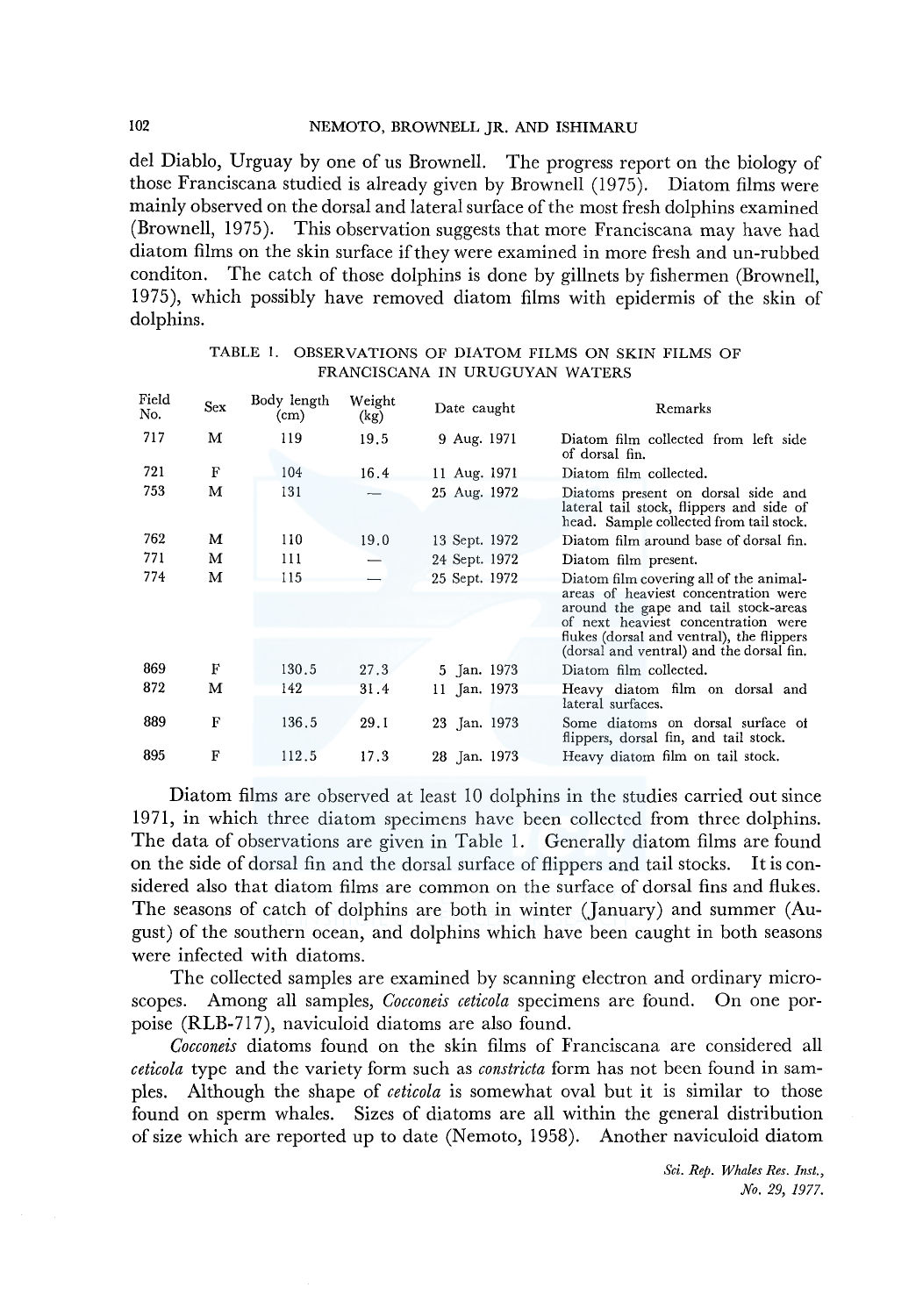## DIATOM FROM FRANCISCANA 103

is also found in specimens collected from No. 721 dolphin. This naviculoid diatom is considered to be one of the definite records from the skin films of whales like the report by Harrison and Thurley (1974), although there was some description of *Navicula* sp. from fin whales (Amemiya, 1916), which is considered as *Stauroneisspecies.* 



Fig. 1. Variety and deformation of *Cocconeis* diatoms on whales.

#### DISCUSSION

Many descriptions and discussions have been reported on diatom infection on the skin films of larger cetaceans. On the other hand, rather small numbers of observation have been reported on smaller cetaceans including dolphins. In the Antarctic and both in the Atlantic and the Pacific, many diatom films have been observed from blue, fin, humpback and sei whales even from sperm whales (Hart, 1935; Nemoto, 1956). Diatom films have also been observed in moderate sized whales of bottle-nose *(Hyperoodon ampullatus)* and the killer whales ( *Orcinus orca)* (Bennett, 1920) in the Antarctic. Although diatom films have been observed on dolphins in other occasions, few precise descriptions have been reported after 1920.

The notice of diatom films on dolphins, *Lagenorhynchus cruciger* and *Cephalorhynchus commersonii* was reported at South Georgia by Hart (1935), however no taxonomical observation was made on those diatoms. Harrison and Thurley (1974)

*Sci. Rep. Whales Res. Inst., No. 29, 1977.*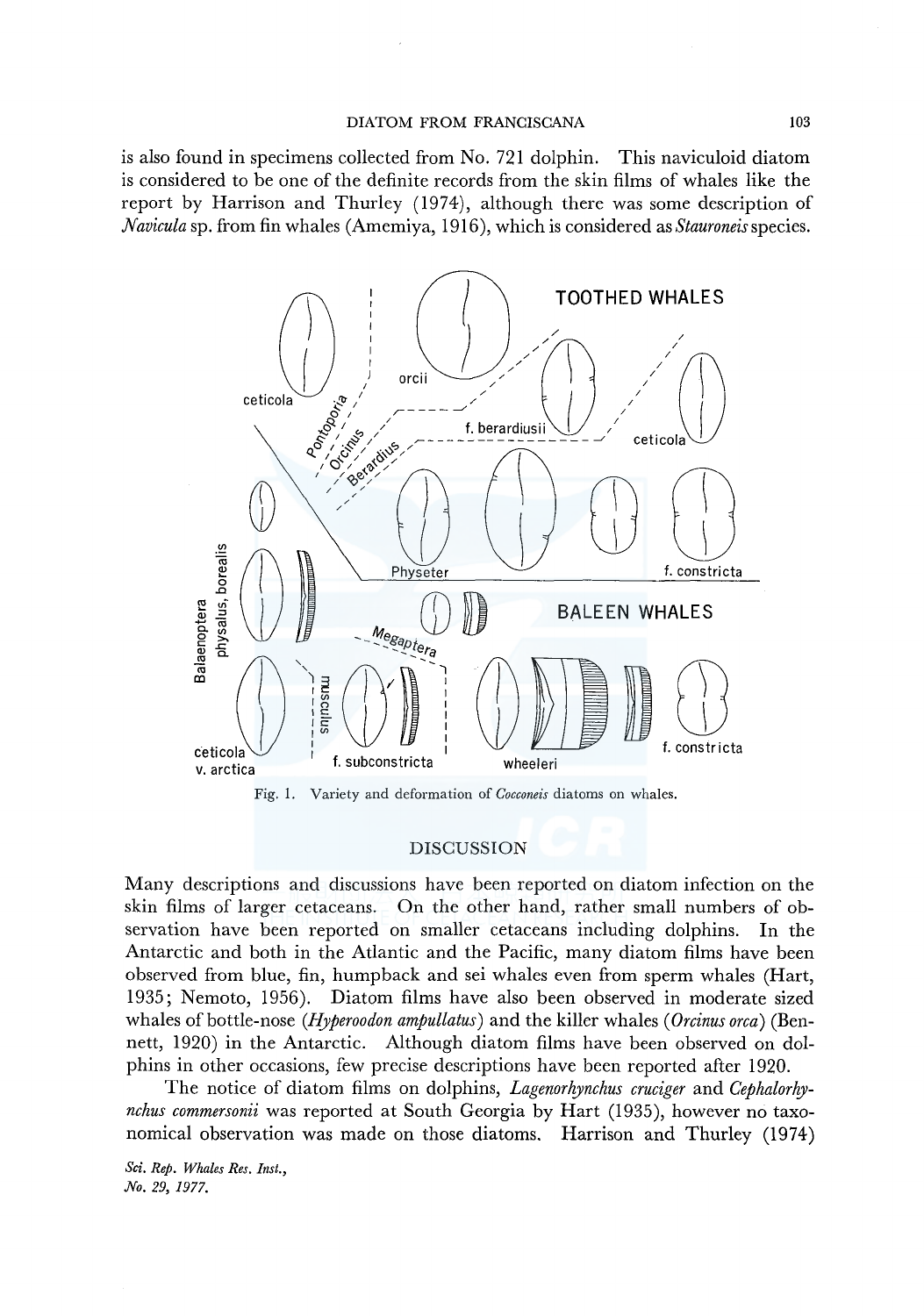#### 104 NEMOTO, BROWNELL JR. AND ISHIMARU

described two species of diatoms on the surface of one young Phocoena stranded alive in the British coast. Species are Synedra tabulata (Ag.) Cleve and Navicula ramosissima (Ag.) Cleve, the latter species is closely related to our specimen.

Diatoms found on Franciscana here are mainly common parasitic diatom Coeconeis ceticola Nelson. This species is found on many whales and dolphins, but it also shows many variety forms according to host whale species. As shown in Fig. I, typical ceticola form is found on Balaenoptera species namely fin, and sei whales. It is also found on blue whales and subconstricta form which has constriction in one side is reported (Nemoto, 1958). C. ceticola group found on other whales sometimes shows different forms and variations. Cocconeis wheeleri found on humpback whales is large and thick as compared with typical C. ceticola. Cocconeis ceticola found on toothed whales also shows the variation of shape mostly in the outline. Generaly ceticola found on sperm whales bears more oval outline. Some specimens of C. ceticola from sperm whales have the constinction in both sides in oval shape and called C. ceticola f. constricta. The size of oval C. ceticola including constricta form on sperm whales is larger than those found on fin and sei whales.



Fig. 2. Diatoms found on Franciscana caught in Urguay waters. Left and middle: Cocconeis ceticola, Right: Navicula sp.

Kliashtorin (1962) found constricta form from Berardius bairdii. He named this Cocconeis ceticola f. berardii, but this is the similar type from sperm whales illustrated by Nemoto (1958, Fig. 3-M; 11-15 in plate II). Another round type is described from Orcinus orca as a new species Cocconeis orcii by Kliashtorin (1962). This species is also considered as one variety of Cocconeis ceticola on kiler whales.

We do not find any variation of forms of Cocconeis ceticola on Franciscana but oval ceticola type. Size of C. ceticola found on Franciscana are also ranging within the usual range of Cocconeis ceticola of normal and oval types and its varieties. The size is generally less than 40  $\mu$ .

The future study of diatom films of dolphins is thus needed for more diversed species among cetaceans especialy for dolphins. Perhaps constricta forms of Coeconeis ceticola will be found on smaller toothed whales and dolphins too. Among organisms attached to cetaceans from diatoms to lampreys and whalesucker (Dailey and Brownell, 1972), some ectoparasites are considered to be indicative of whales'

> Sci. Rep. Whales Res. Inst., No. 29, 1977.